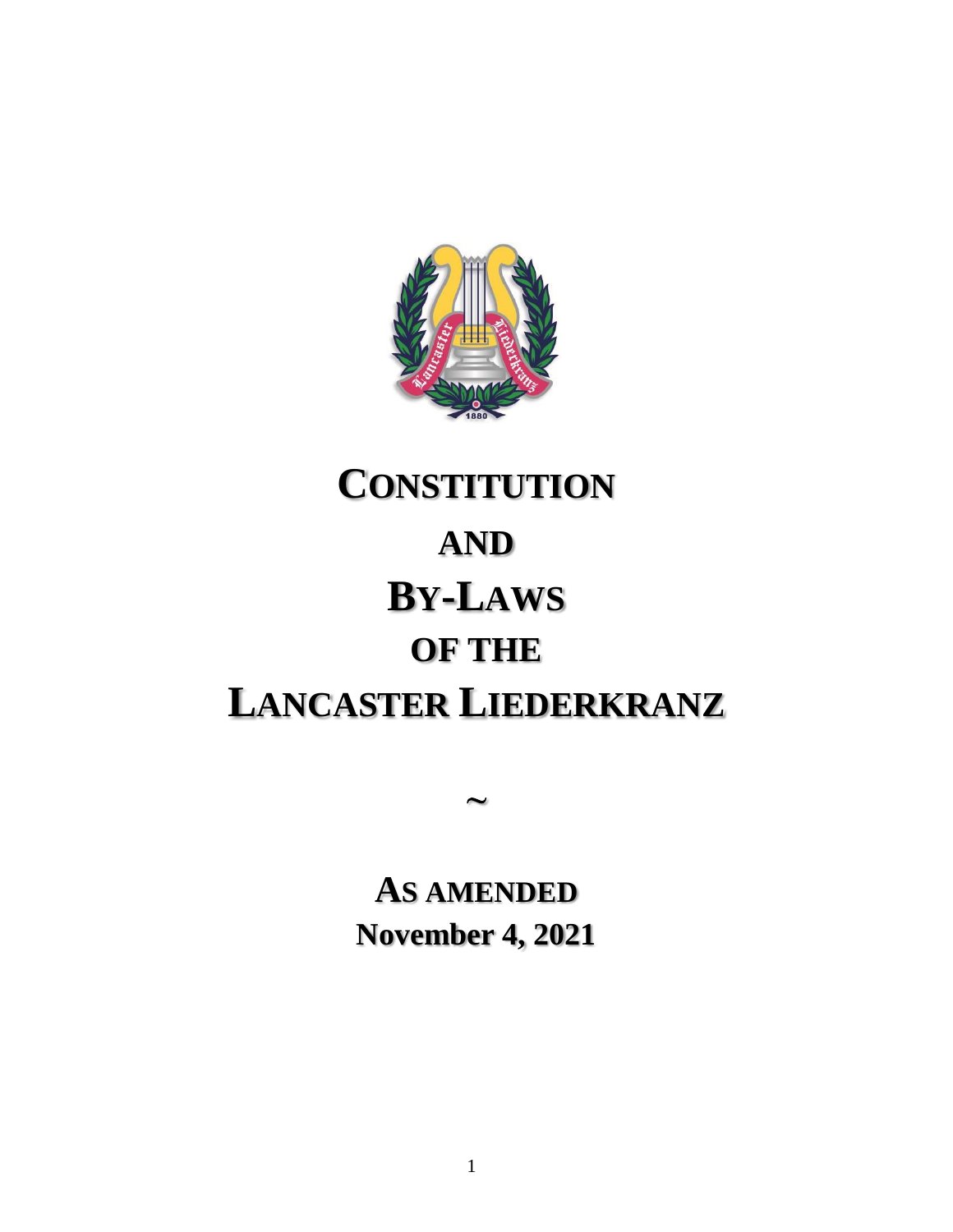## **CONSTITUTION** AND BY-LAWS OF THE LANCASTER LIEDERKRANZ As Amended November 4, 2021

#### **ARTICLE I Name and Object**

Sec. 1 In the year 1880 on the 4th day of July, in the city of Lancaster, a group of men of German origin met and organized a Singing Society to be henceforth known as the LIEDERKRANZ. The object of this organization was to meet fraternally, to sing and preserve native songs and music, as well as perpetuate social customs of the Fatherland.

Sec. 2 In the year of 1909, the Lancaster Männerchor and the Arbeiter Männerchor agreed to consolidate with the Liederkranz in order to promote the cultivation and improvement of the German chorus, as well as sociability. These principals remain valid.

Sec. 3 The purpose of the Liederkranz (Society) shall be to further the common goals and interests of its members through education in regards to preservation and perpetuation of Germansong, dance, language, customs and culture.

#### **ARTICLE II Membership**

Sec. 1 The Society consists of "Active", "Contributing", and "Honorary" Members. Any person who has attained the age of twenty-one years with good reputation is eligible to be considered for membership.

Active Chorus shall be referred to as "Singers" in this Constitution and shall mean any member of the mixed Chorus who has been recommended by the Music Committee and accepted by the Executive Committee.

Active Schuhplattler shall be referred to as a "Schuhplattler" in this Constitution and shall mean any member of the Alpenrose Schuhplattlers who meets the prescribed standards set forth in this Constitution.

Active Hobby Chor shall be referred to as "Hobby Chor Members" in this Constitution and shall mean any member of the Hobby Chor who meets the prescribed standards as set forth in this Constitution.

Active Alleweil Jung Volkstanzer dance group members shall be referred to as "Alleweil Jung Volkstanzer" or Young At Heart Folk Dancers members in this Constitution and shall mean any member of the Alleweil Jung Volkstanzer who meets the prescribed standards as set forth in this Constitution.

Cultural groups or sub-groups, who are members of the Society, may request consideration for Active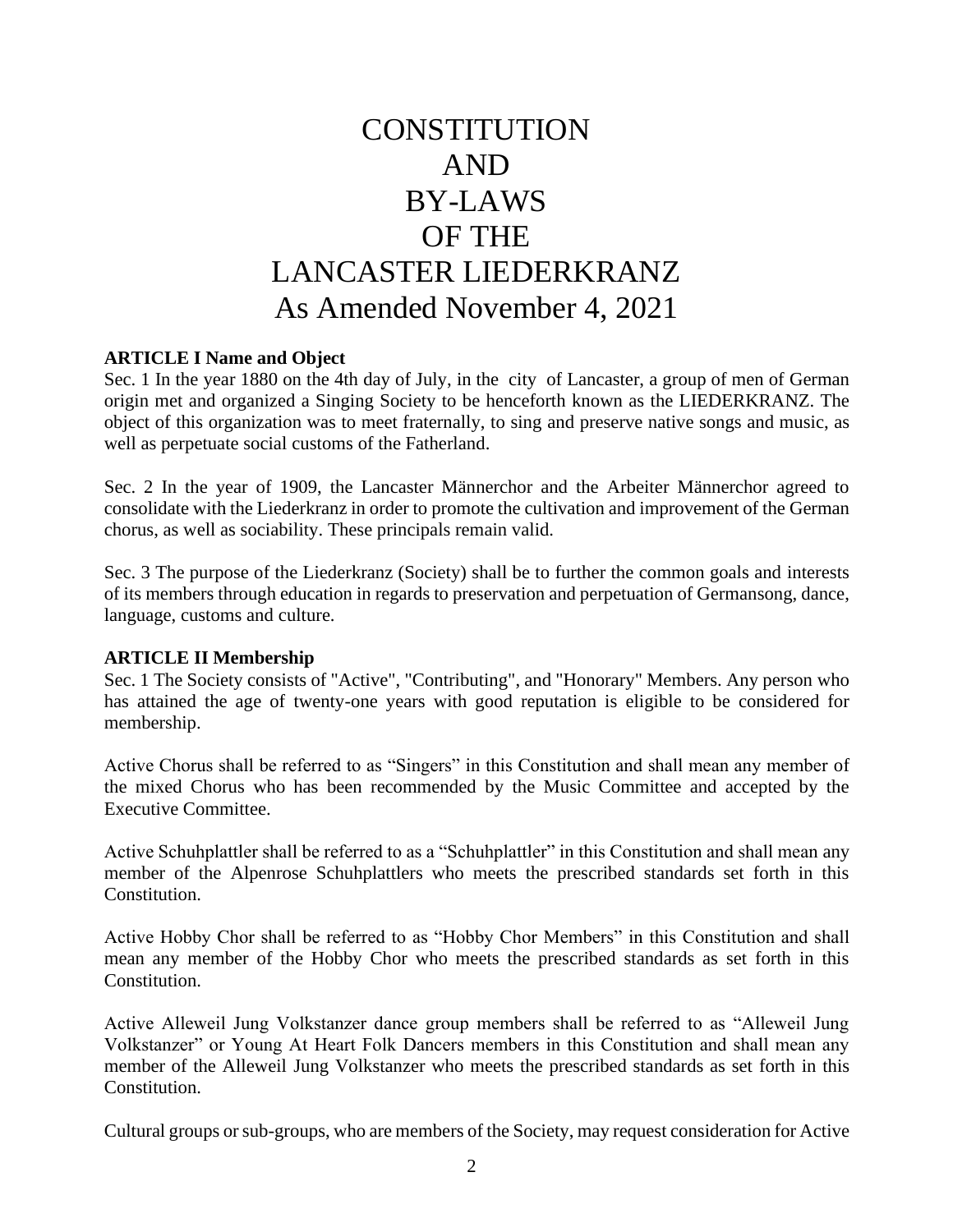member status upon having their By-Laws reviewed by the Active Review Committee. The Active Review Committee sends their recommendation with the request to the Executive Committee for consideration. Upon positive recommendation by the Executive Committee, the request for Active member status will be voted on by the membership in accordance with Article XV Amendments. A representative from the proposed group must be present at the meetings.

(When a gender is noted in this Constitution, it shall apply equally to either masculine or feminine gender.)

#### **ARTICLE III Duties and Privileges of Membership**

.

Sec. 1 Active Chorus Members are obliged to attend the musical rehearsal regularly as well as obey the directions of the Director during the said rehearsals; also, to take part in musical activities, either public or private, which the Society may arrange. They may vote on all questions and are eligible to hold office in the Society and should be able to read German.

Sec. 2 Active members of the Schuhplattler, Hobby Chor, and Alleweil Jung Volkstanzer, who are members of the Society, are considered Active Members of the Society. They shall elect their own officers, make their own rules and may maintain their own financial records not in conflict with this Constitution and By-Laws.

Sec. 3 Individual Chorus, Schuhplattler, Hobby Chor, and Alleweil Jung Volkstanzer members shall maintain attendance requirements as established by each Active group to remain active.

Sec. 4 An Active Review Committee shall be appointed by the President. This committee shall be comprised of two members from each active member group and shall verify the active member status of each group member prior to nominations for elected office.

Sec. 5 Active Members of the Chorus, Schuhplattlers, Hobby Chor and Alleweil Jung Volkstanzer and elected officers and trustees currently serving in their  $3<sup>rd</sup>$  or greater consecutive term shall be designated as Active Members of the Liederkranz. Officers and trustees designated as Active Members by means of serving three or more consecutive terms, will remain as Active Members for a period of two years, after leaving elected office.

Sec. 6 Contributing Members share the same privileges in regular meetings as Active Members with the exception that they have no voice pertaining to any of the musical affairs of the Society. Neither may they vote to accept or to refer a candidate for Active Membership and they may not be elected to the office of President or Chorus President but may hold any other office. All Contributing Members possessing musical talent shall be encouraged to become Active Singers and must comply with regulations as stated in Article V. Sec. 2.

Sec. 7 A member may be elevated to Honorary status after having attained the merit of the Society by reason of his labors in the field of music, fostering art and science or by faithfully serving the Society. A committee of 5 members, with not less than three honorary members, shall be appointed by the President to recommend and receive nominations for Honorary Member status. A candidate for Honorary Membership must be proposed in writing by any threemembers of the Society and submitted to the committee who shall review the proposal for compliance with the merits set forth for Honorary Membership and may make recommendations to the sponsoring members. After submission and review by the committee the written proposal must be read at two regular meetings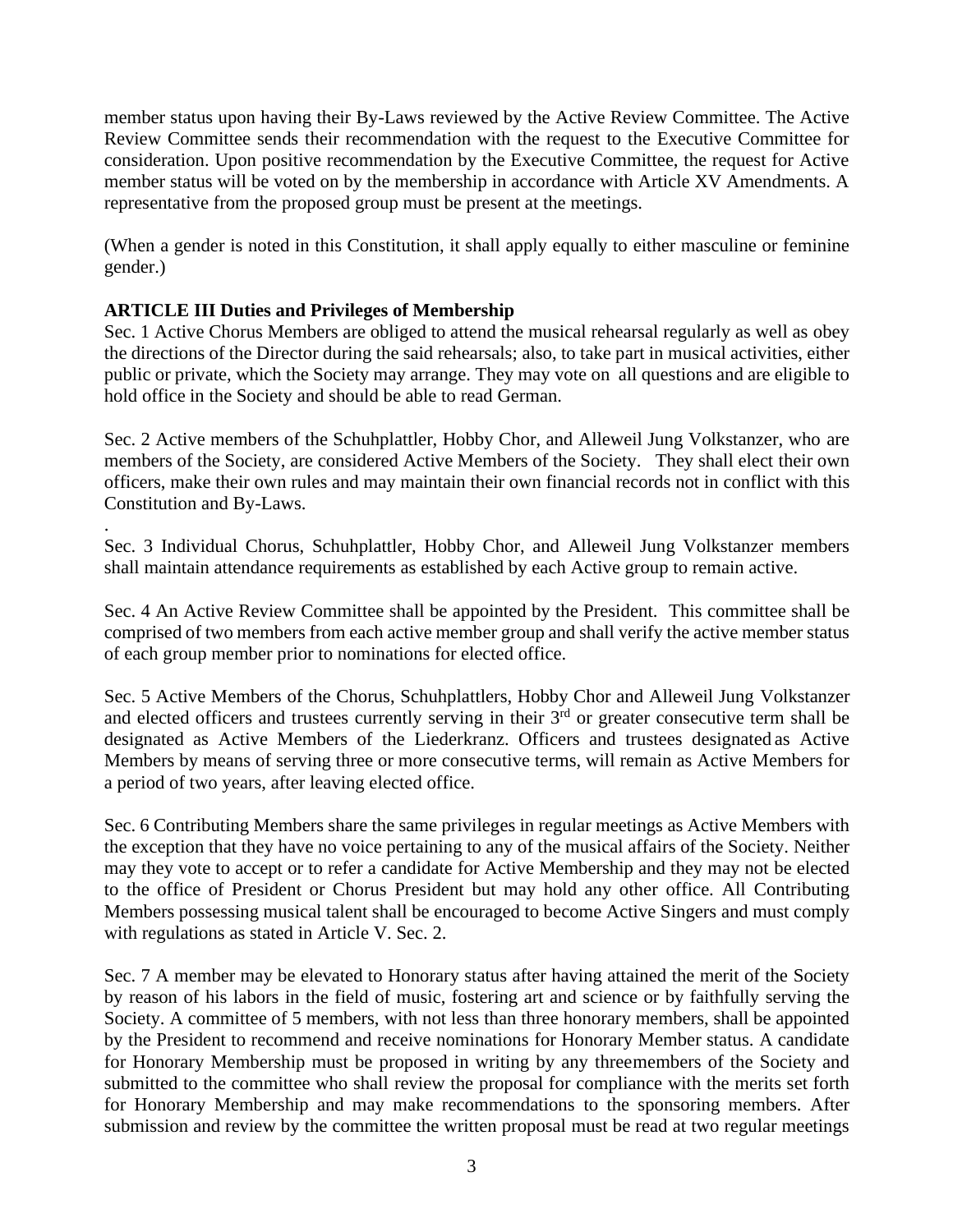and it shall be necessary for two-thirds of the members present to confirm an Honorary Member. Voting for Honorary Membership is to be accomplished by secret ballot at the second reading. Honorary Members enjoy the same privileges as Contributing Members unless they have maintained their Active status.

Sec. 8. All new members elected into membership shall be known as Contributing Members. They shall have all the rights and privileges as this class allows with the exception that they may not hold elected office, vote or sponsor others for membership during their first year of membership.

#### **ARTICLE IV Admission of Member**

Sec. 1. Applicants for membership shall be required to accept Article I, Sec. 1, of thisConstitution prior to being accepted by the Society.

Sec. 2. Applicants for Active Chorus Membership must be twenty-one years of age and shall be proposed by a member of the Society in good standing. Any person under twenty-one years of age may join as a Junior Member of the Chorus after Music Committee approval. Prior to the time of admittance, the applicant shall attend 6 out of 8 consecutive scheduled rehearsals, unless prevented by occupation, or sickness, or any other reason which the Society shall deem proper towarrant absence. The Music Committee shall decide the merit of the applicant for Active ChorusMembership and shall then recommend to the Executive Committee the applicant's acceptance orrejection as an Active Chorus Member. If the applicant is accepted as a Singing Member, the Financial Secretary shall be instructed to issue an Active Membership Card and to place the individual's name on the official Active Chorus Membership List.

Sec. 3. Applicants for Membership in the Society must attain the age of twenty-one years of age and shall be proposed by a member of the Society in good standing. The candidate's name must be submitted to the Membership Committee at least four weeks prior to the membership proposalat the regular monthly meeting.

Sec. 4. A Membership Committee Chairman shall be appointed by the President with approval of the Executive Committee. The Chairman shall then staff the committee with Active or Contributing Members. Their duties are to receive all applications and to ensure that all necessaryinformation is complete and accurate. They shall screen all applicants as to their merit and willingness to promote the general welfare of the Society. They then forward the originalapplication, with fees, to the Financial Secretary and present a list of candidates to the RecordingSecretary to be read at the next regular meeting. A copy of the list will be prominently posted. This Committee will conduct an orientation prior to balloting as to inform the candidates about the Society and all activities to which they can participate. The Committee will also devise and implement a method of recruitment and retention subject to approval of the Executive Committee.

Sec. 5. An unlimited number of proposed candidates may be voted upon at any regular meeting. Each proposed candidate must be voted on individually.

Sec. 6. Balloting for membership must be by secret ballot and shall take place at the next regularly scheduled monthly meeting following the meeting in which the applicant was proposed. A candidate shall not sit in the meeting during the balloting, but his sponsor should be present. White balls accept and black balls reject, and it shall be necessary for seven or more black balls to exclude a candidate from membership. In the event of rejection, the proposition feeshall be returned to the candidate. If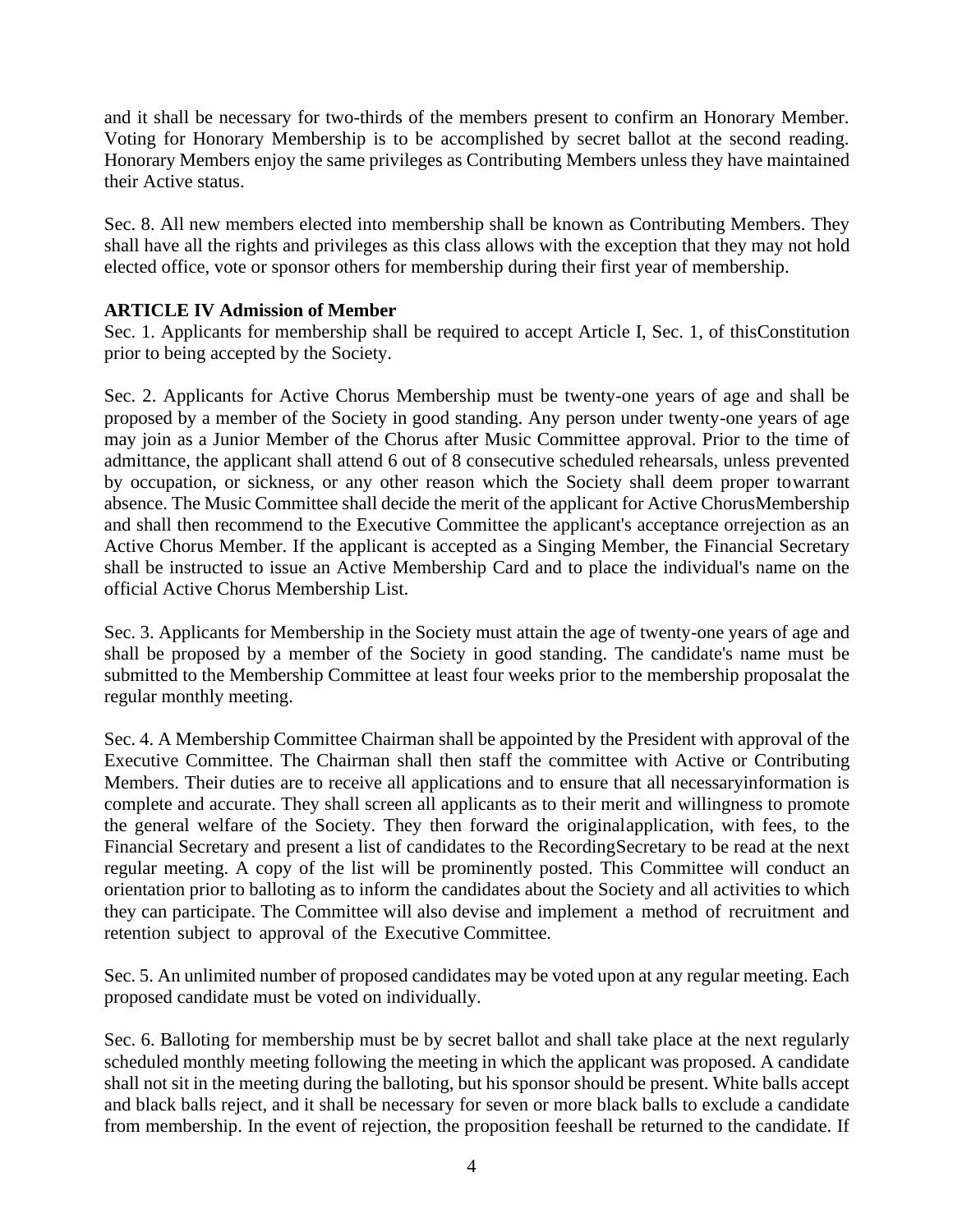elected, he shall be invited into the meeting and introduced to the membership by the President. If the sponsor is unable to be present but the candidate is present, then any member of the Membership Committee may vouch for the said candidate. If the candidate is unable to be present, then his admission to the Society shall be postponed until he is present, provided he does not absent himself from the Society for more than two following regular meetings, for any other reason than sickness or occupation.

#### **ARTICLE V Expulsions and Suspensions**

Sec.1. Expulsion. Members who knowingly and willfully violate this Constitution, By-Laws, or House Rules are subject to expulsion. In addition, a member is subject to expulsion for the following:

- 1. Embezzlement of Society funds or property.
- 2. Direct violation of State Liquor Control Board regulations.
- 3. Any other act or action of a serious nature that the Executive Committee would recommend expulsion.

Sec. 2. Any member subject to Expulsion Procedures shall be notified of the charges against him by registered mail from the Recording Secretary. Within 30 days from the date of notification, the accused will be given the opportunity to appear before the Executive Committee. At this meeting, the Executive Committee will render a decision regarding the matter. If a decision of expulsion or suspension is rendered, the accused may appeal the decision by appearing before the general membership at a regular monthly meeting within 60 days from the date of notification. A member who chooses to appeal will be given the opportunity to plead his case to the membership at this meeting. After hearing the appeal, the accused shall be dismissed from the meeting to allow for discussion by the membership. The membership may vote to uphold the decision of the Executive Committee by a majority vote of the members present. Anyoneexpelled from the Society shall not be considered again for membership, nor may he be admittedas a guest. If the accused does not appear before the membership within 60 days of notification date, the decision of the Executive Committee shall be deemed as final.

Sec. 3. Suspensions. In the event that an act or action against the Society does not meritexpulsion, suspension will be taken under consideration. The maximum period for suspension shall not exceed two (2) years. Suspension proceedings shall follow the procedures outlined under "Expulsion". A suspended member, upon expiration of his suspension period, may be reinstated by paying current membership dues.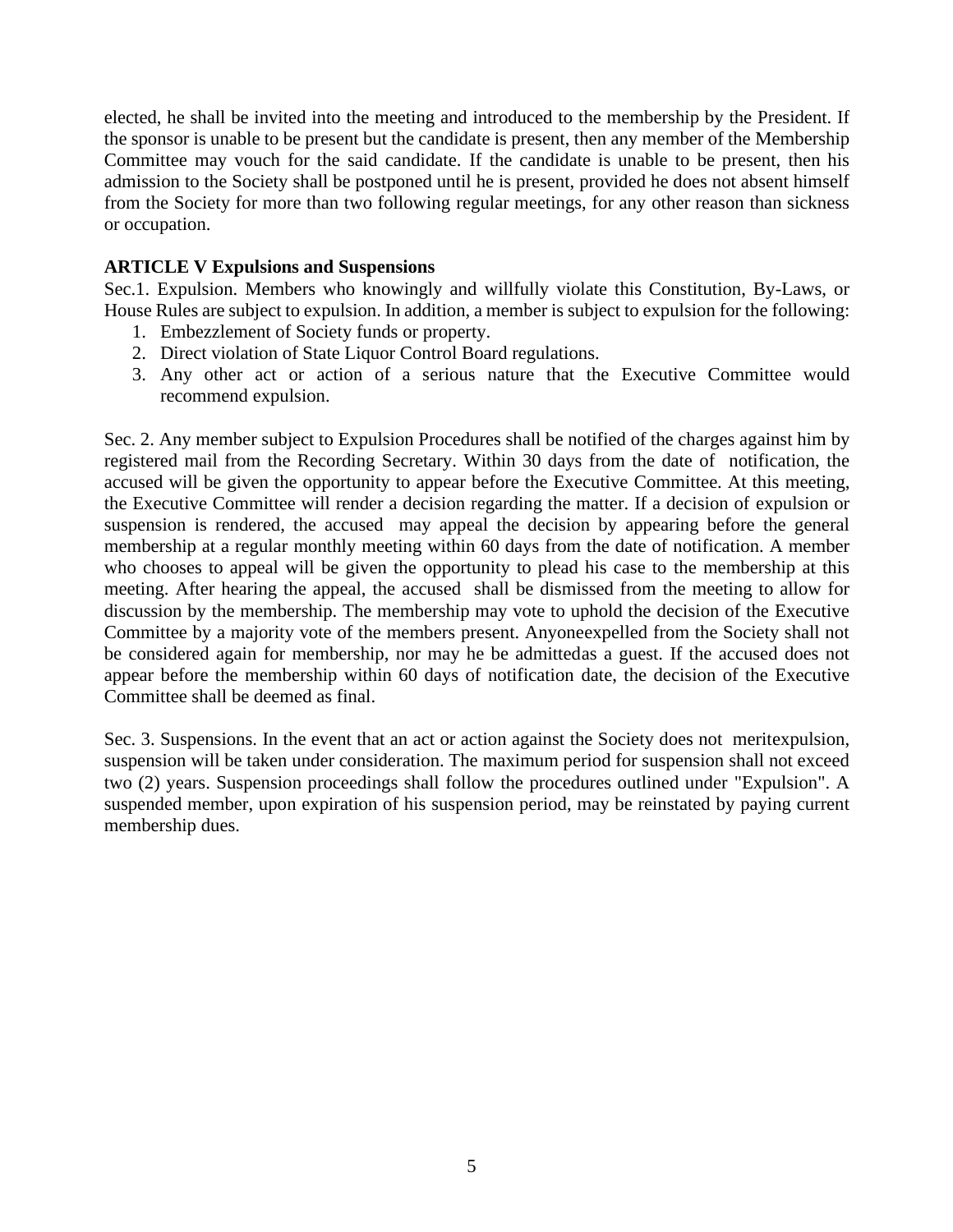#### **ARTICLE VI Financial Affairs**

Sec. 1. Financial Affairs of the Club shall be a joint responsibility of the Executive Committee and the Board of Trustees.

Sec. 2. Without an affirmative vote of the membership, the Executive Committee and Board of Trustees shall not be permitted to spend more on a single expenditure than 5% of the previous threeyear average of annual income.

Sec. 3. The Financial Secretary and Treasurer are responsible for proper filing and validating of Governmental reporting as required by law. No one officer shall have the sole responsibility of both filing and validating any given document. In addition, they shall monitor the financial records of associated accounts within the society and reconcile the accounts at the end of each fiscal year.

Sec. 4. The fiscal year of the Society will commence June 1 and end May 31.

#### **ARTICLE VII Executive Committee**

Sec 1. The Executive Committee shall consist of the President, Vice-President, Financial Secretary, Treasurer, Chorus President, and Recording Secretary, and one alternating representative from one of the Active Cultural Groups whose duties shall be to promote the purpose of the club and supervise the general welfare of the Society. This committee shall take precedence over all other committees. The said committee shall have complete charge of tours, outings, or any other recreation and may make plans to accommodate visitors when the necessity arises, assisted by the Entertainment Committee. The President shall appoint all committees not otherwise provided for. In the absence of both the President and the Vice-President, the senior member of the committee shall preside.

#### **ARTICLE VIII Duties of Officers**

Sec. 1. The President should be able to speak German and must be an Active Member. He shall have served successfully in an elected office prior to being a candidate for President. He shall preside over all regular and special meetings and preserve order. He shall cast the deciding vote in case of a tie. He or the Financial Secretary must sign all vouchers for payment before the Treasurer may pay them. He may call a special meeting if the necessity arises or upon request and shall be Chairman of the Executive Committee hereinafter provided for. In the event a vacancy occurs for any other elected office, the President may appoint a member in good standing to fill the unexpired term subject to approval of the Executive Committee.

Sec. 2. The Vice-President shall be subordinate to the President but shall act and preside in his absence and, in case of death or expulsion of the President, the Vice-President shall automatically become President to fill the unexpired term. However, unless he is an Active Member, he may not be elected to the office of President.

Sec. 3. The Financial Secretary shall collect and receive all monies due the Society by any person(s) acting for or in the name of the Society or under its direction or authority. He shall be the accountant for the Society and must be able to show a complete and accurate financial standing of the Society to the membership at all times. He will keep accounts of indebtedness of each member and amounts received, giving credit for the whole amount paid and for what purpose. Upon receipt, keep proper record in the ledger. He shall pay over to the Treasurer all monies received for dues, fees, contributions, and any other source for which the Treasurer will give a written receipt. He shall specify the funds and where they are to be credited. He or the President shall sign all vouchers, record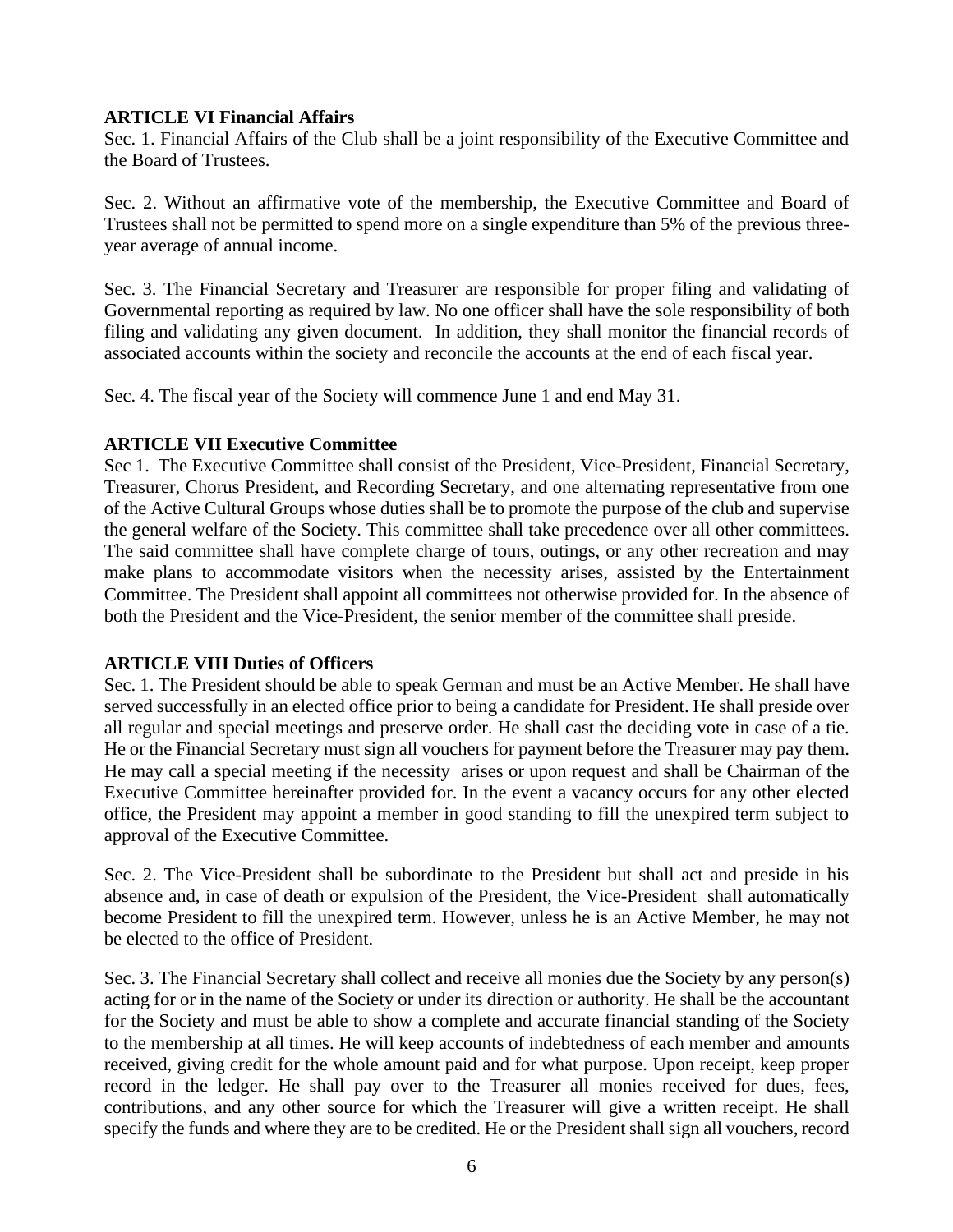them, and then turn them over to the Treasurer for payment. He shall be the primary source of an accurate roll of all members and certify their standing, as well as issuing the proper membership card. He shall keep a record of the financial and business transactions of the Society upon books approved by the Executive Committee and Board of Trustees. He shall be responsible for the duties outlined in Article VI Financial Affairs, Sec. 3. He shall hold all money accompanying applications for membership until the applicant is either accepted or rejected. If rejected, the fee is to be returned to the applicant. He shall be custodian of the sealand affix the same to all proper papers. At the expiration of his term, he shall deliver all records to the Auditing Committee hereinafter provided for.

Sec. 4. The Treasurer shall receive from the Financial Secretary all monies collected belonging tothe Society, pay all orders drawn upon him by the Society after they have been signed by the President or the Financial Secretary. He shall keep a correct amount of all monies received and paid by him and have his accounts ready for audit and settlement annually. He shall be responsible for the duties outlined in Article VI Financial Affairs, Sec 3. At the expiration of his term of office, or when so required by the Society, he shall deliver to the Auditing Committeeall monies, books and papers, vouchers, etc., of the Society; and he shall take a receipt for the same which the Financial Secretary shall keep with other records of the Society.

Sec. 5. The Chorus President shall be an Active Singer. He should be knowledgeable of German music and keep a record of the music and musical instruments of the Society and maintain same. He shall chair the Music Committee and prepare the schedule of music events for each concert season. When new or additional music is necessary for the singers, the Chorus President shall recommend the purchase of the same to the Executive Committee who shall place the order for the same.

Sec. 6. The Recording Secretary should be able to read and write German correctly. He shall keep and record accurate minutes of all regular, executive, and special meetings. He shall report the same to the membership at the following regular meeting. He shall attend to all correspondence on behalf of the Society. He shall preserve all documents and papers of the Society, i.e.,contracts, mortgages, insurance and employee records; especially those required by federal, state and local governments. No regular business may be transacted without his attendance or pro tern replacement, which can be assigned by the President. He shall, as circumstances arise, inform all Officers, Trustees and Committee Chairman as to time and date of Executive and Specialmeetings as instructed by the President. At the expiration of his term, he shall deliver all records to his successor. The Recording Secretary shall be the Secretary of the Society.

Sec. 7. The Executive Officers shall not be paid in performance of their duties.

#### **ARTICLE IX Board of Trustees**

Sec. 1. The Board of Trustees shall consist of a minimum of five to a maximum of seven members in good standing, who are not members of the Executive Committee. They shall be elected to serve a term of one year each, with the exception of one member of the Board who shall be elected to serve a term of two years to ensure continuity of standard customs and policies. They shall be responsible for the care and upkeep of all Liederkranz property, and shall operate the club's facilities.

Sec. 2. The Board of Trustees shall not be paid in performance of their duties.

#### **ARTICLE X Officers and Election**

Sec. 1. The Officers of this Society shall consist of a President, Vice-President, Financial Secretary, Treasurer, Recording Secretary, Chorus President and one alternating representative from one of the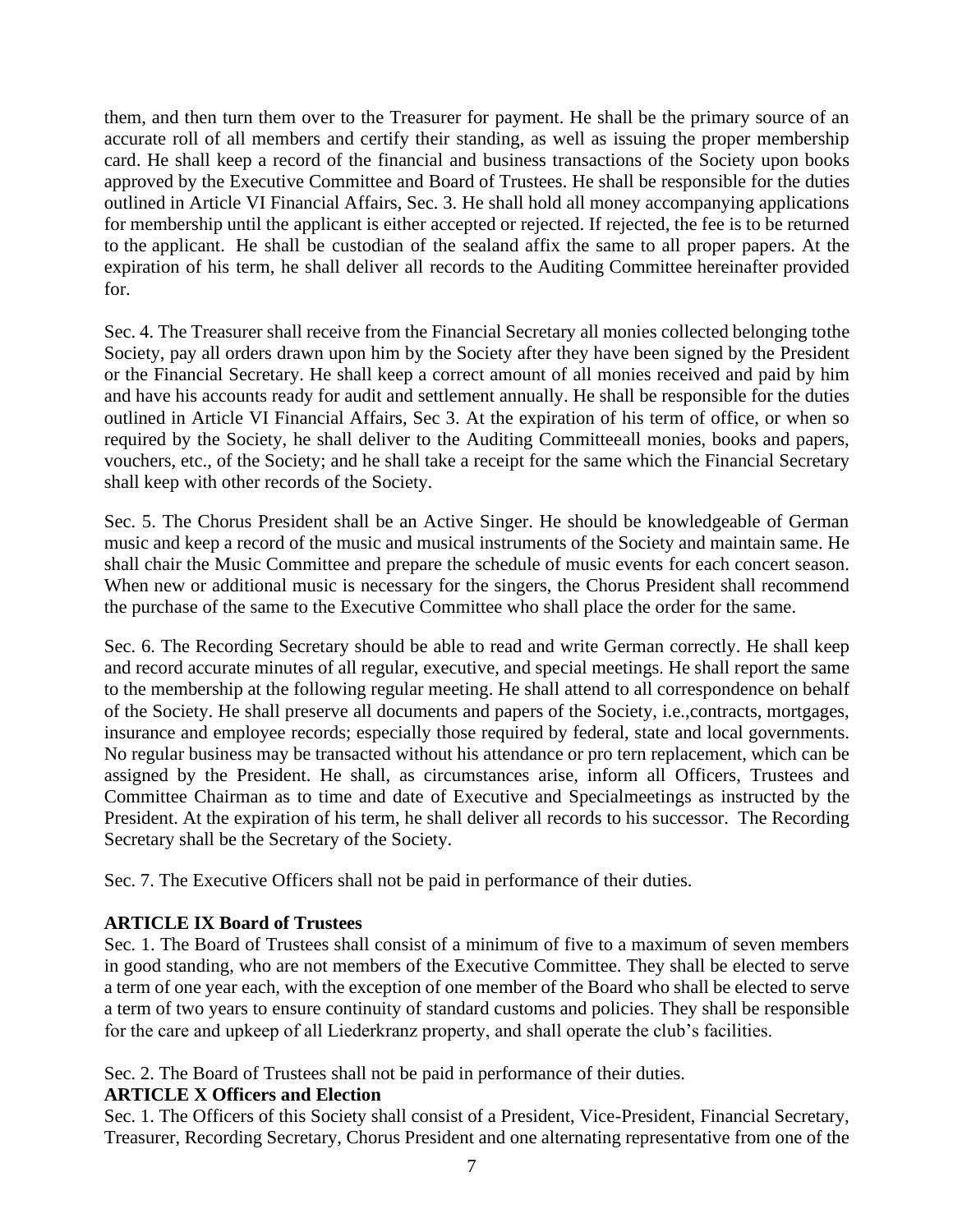Active Cultural Groups (Schuhplattler, Hobby Chor and Alleweil Jung) in that rotating order.

Sec. 2. A three-member Nominating Committee shall be appointed by the President. A slate of Officers shall be presented by the Nominating Committee at the regular monthly meeting in April. In the event that an office lacks a candidate, only then can nominations be made from the floor at the election meeting in May to fill that specific office. Elections will be held at the regular monthly meeting in May by a secret ballot. The President, Vice-President, Financial Secretary, Treasurer, Recording Secretary and Trustees are elected by majority vote of members present. The President, Vice-President and Recording Secretary shall not be able to succeed themselves in the same office after seven (7) consecutive terms in office. The Financial Secretary and Treasurer shall not be able to succeed themselves in either of these offices after seven (7) consecutive terms in either one of these offices.

Sec. 3. The Chorus President and Cultural Active Representative shall be elected by each Active group respectively and not elected by the membership.

Sec. 4. Officers and Trustees shall be installed in June.

Sec. 5. The President in office when this Article is adopted, shall not be eligible to succeed himself after five (5) consecutive terms in office. The seven (7) consecutive term limit shall not apply to the Vice-President, Financial Secretary, Treasurer, or Recording Secretary in office when this article is adopted as long as they remain in their current position.

#### **ARTICLE XI Director of the Chorus**

Sec. 1. The Director of the Chorus shall be appointed by the Chorus President upon consent of the Music Committee. He must be a qualified musician, of both education and experience. He shall direct all rehearsals and shall direct the chorus at all concerts participated in by the Society. During his services to the Society, the Director shall be regarded as an Active Member.

#### **ARTICLE XII Other Committees**

Sec. 1. The Music Committee shall consist of the following: The Chorus President who shall preside over the committee, and two (2) representatives from each section of the singers--namely, Soprano, Alto, Tenor and Bass. Any additional singers shall be welcome to sit in the committee and engage in discussion, but shall not have a vote. This committee shall meet no later than two weeks before the first rehearsal and decide on the selection of songs to be rehearsed for the ensuing season. These numbers shall be presented to the Director at the first rehearsal.

Sec. 2. The Program Committee shall be composed of the following members:

- 1. President
- 2. Vice President
- 3. Head Trustee
- 4. Publicity and Communication Committee member
- 5. Active Group Representatives (one per group)
- 6. Fest Committee Chair(s)
- 7. Rental Coordinator

The committee shall hold a meeting in the first quarter of the calendar year and plan a program of entertainment and social activities for the subsequent calendar year.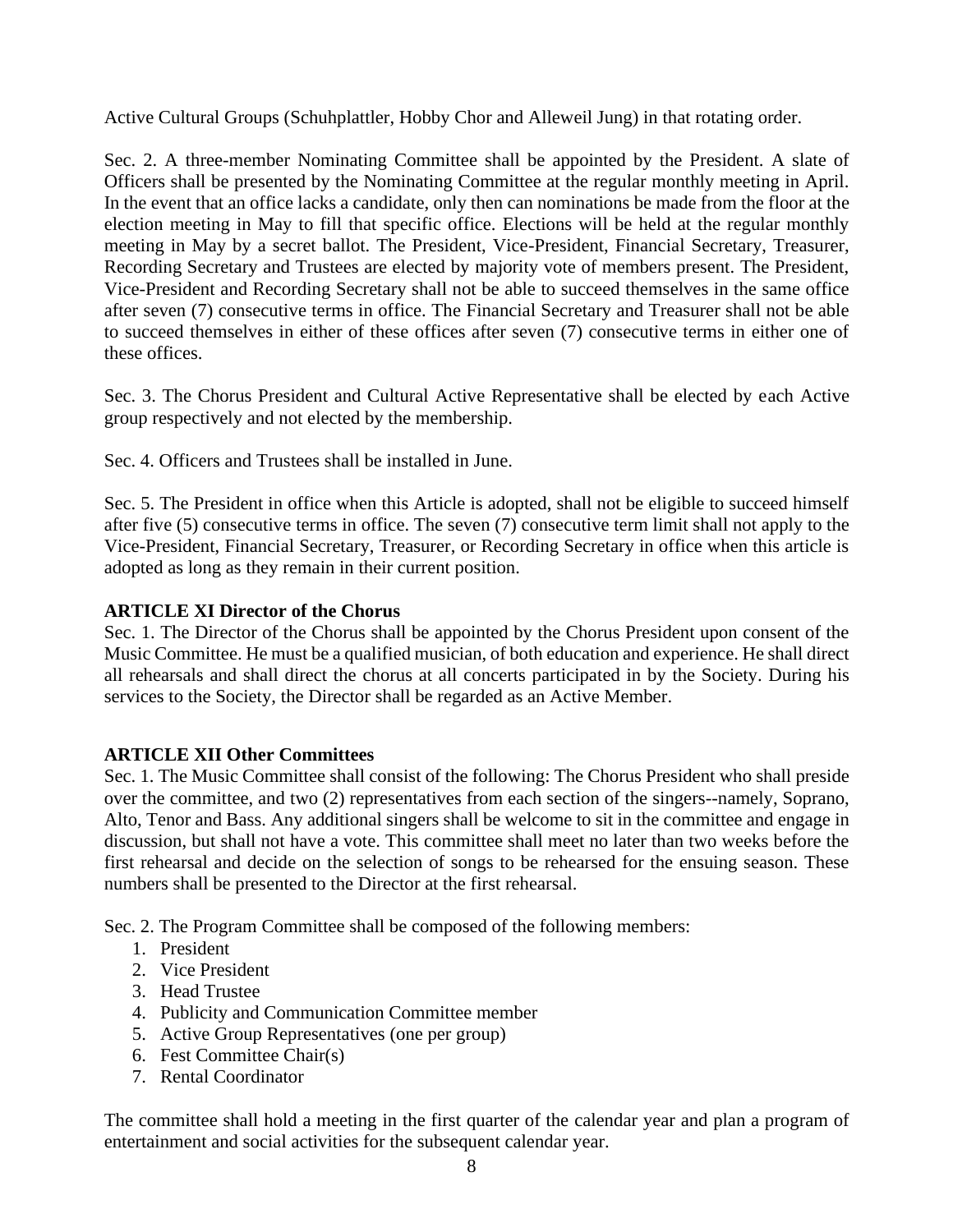Sec. 3. The Entertainment Committee. A chairman of this committee shall be appointed by the President. The Chairman shall arrange for all details of entertainment. The Chairman shall appoint additional members to help in the decorations of the Upper Hall at Society functions (private parties not included). The Chairman may call upon the Program Committee as often as deemed necessary for advice in implementing this program.

Sec. 4. The Auditing Committee shall consist of three members appointed by the President in a timely manner who are neither members of the Executive Committee or Board of Trustees. They should have accounting and/or business experience (preferably Certified Public Accountants) or have an accounting or bookkeeping background. At the end of each term, in a timely manner the Treasurer shall surrender all his books, records, and accounts to the C.P.A. and/or the Auditing Committee for an annual audit. Upon completion their report must be made available to the membership in a timely manner. Should the incoming President desire an independent audit, he may engage a Certified Public Accountant, who is not a member of the Liederkranz, at club expense to furnish a new audit, which shall be posted.

Sec. 5. A Publicity and Communications Committee shall be appointed by the President for a term of one year. They shall be responsible for the advertisement and promotion of club related activities as well as the general welfare as appropriate. They shall also be responsible for maintaining the Society's website, communications list and newsletter and shall sit ex-officio on the Executive and Trustees committees as required.

Sec. 6. A Historical and Cultural Enrichment Committee shall be appointed by the President. Said committee should consist of an historian and at least one representative from each Active Group. Its duties shall be but not limited to maintaining a historical record of the Society as well as educating the Society's members in regards to the history and traditions of the Society and that of German culture.

Sec 7. The Scholarship Selection Committee chairman shall be appointed by the President. The chairman of this committee should come from someone who has served on the committee. The chairman of this committee shall appoint at least four other members. This committee makes scholarship award selections for high school seniors who are furthering German studies, at an accredited college or university. Scholarship applications and an interview are required. The interview shall be with a quorum of the committee and include conversation in German with someone fluent in German. Students need to show interest in language and culture beyond the classroom. The selections and award amounts for students who are not affiliated with the club are given to the trustees for consideration to be awarded from a portion of small games of chance proceeds. Scholarships shall be paid to the appropriate institution(s) of higher learning. This committee can also make scholarship award recommendations from other funding sources for other applicants.

Sec 8. The Cultural Grant Committee chairman shall be appointed by the President. The chairman of this committee should come from someone who has served on the committee. The chairman of this committee shall appoint at least four other members. This committee gives financial grants to deserving candidates, typically children and grandchildren of members of the Liederkranz to help promote music, song, dance, language, customs, culture, and education. Grants may also be available to college students to help the cost of German studies. Applications are needed for all participants. Revenue for this committee comes from fund-raising activities organized by the committee and approved by the Executive Committee and from donations.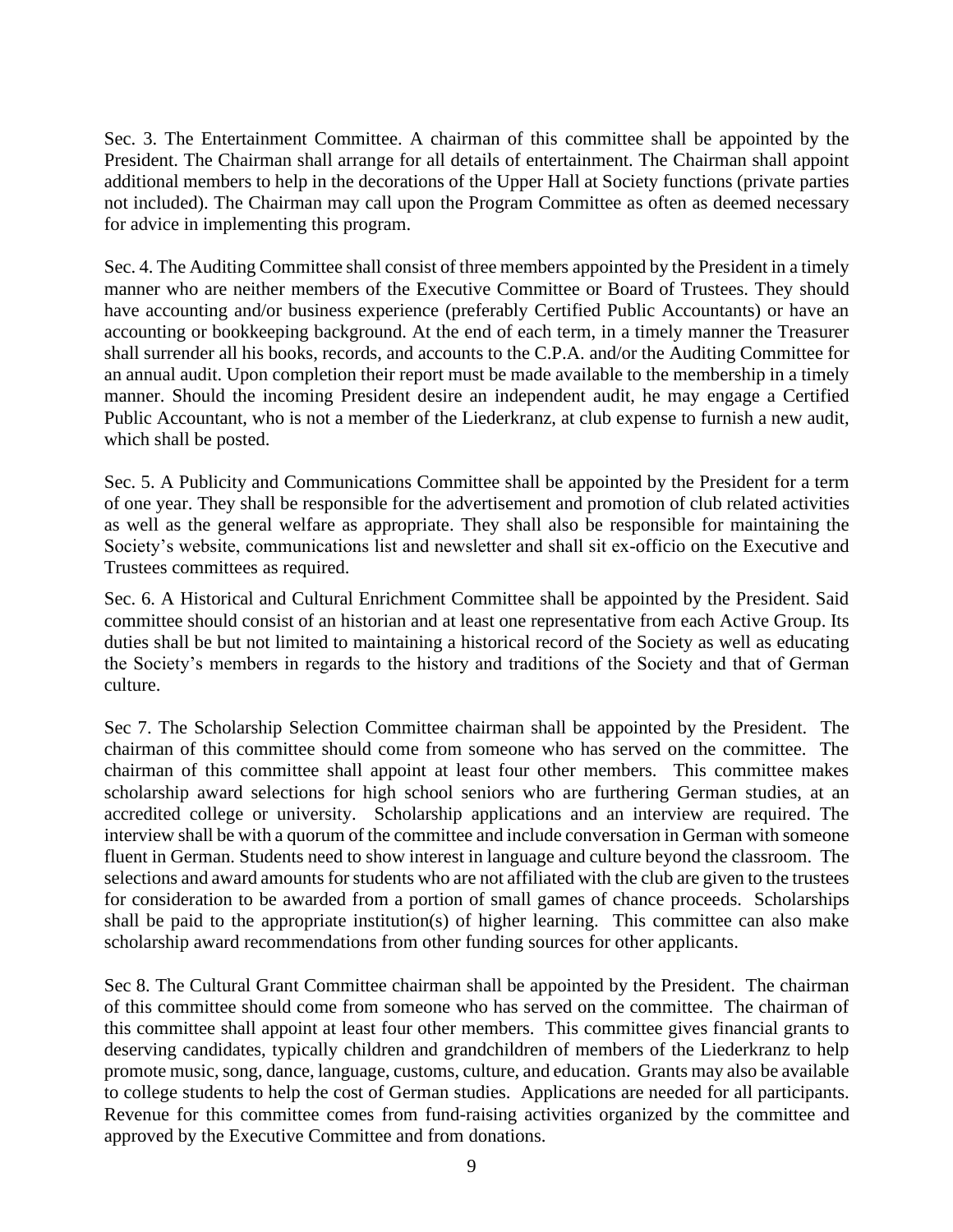#### **ARTICLE XIII Dissolution**

Sec. 1. The Society shall remain intact as long as twenty-one Active Members remain. Should the Active Membership fall below twenty-one, the remaining members shall take action concerning dissolution within one year, unless the Active Membership increases within the said year. Upon the settlement of all debts, the remaining funds of the Society shall be distributed between the Lancaster County Historical Society and appropriate institutions of charity as designated by the remaining Active members.

#### **ARTICLE XIV Force Majeure**

Sec. 1. In the event of an unforeseen or unprecedented occurrence, outside the reasonable control of the society, (i.e., an act of God, pandemic, etc.) the Executive Committee and Board of Trustees may suspend the rules and / or alter the requirements outlined in this Constitution and the By-Laws until the time regular order is advisable and / or legal.

#### **ARTICLE XV Amendments**

Sec. l. To Amend this Constitution, the proposed amendment must be presented in writing and read at three regular meetings. A majority of two-thirds of the membership present at the third reading is necessary to adopt the proposed amendment.

### BY-LAWS

#### **ARTICLE I Meetings**

Sec. 1. Regular Meetings shall be held the first Thursday evening of each month at a specified time. The Trustees are responsible for the security of the meeting. Only individuals with current membership cards are allowed into the meeting. Prospective members must be accompanied by a member of the Membership Committee in order to gain access. The President may allow a nonmember to attend the meeting for a good and proper purpose.

Sec. 2. Special Meetings called by the President, shall be called for a stated purpose and no regular business may be transacted. A Special meeting shall be communicated by posting the purpose, date and time at the club, on the website, and by sending an email to the members on the email list at least seven (7) days in advance of the meeting.

Sec. 3. A quorum for these meetings shall consist of not less than 21 members.

Sec. 4. The rules contained in "Robert's Rules of Order" shall govern the Society in all cases to which they are applicable, and in which they are not inconsistent with the Constitution and By-Laws of this Society.

#### **ARTICLE II Proposition Fees and Dues**

Sec. 1. Proposition Fees and Dues for Membership shall be determined and established by a majority vote of the Executive Committee and Trustees. Dues must be paid by the methods approved by the Executive Committee. Honorary Members are exempt from dues.

Sec. 2. Members not having paid their dues by the last day of February of the new year shall be considered delinquent members; not in good standing, having privileges suspended, and are subject to additional reactivation fees as determined by the Executive Committee. Delinquent members not paying dues and/or fees by the end of the calendar when due, will be dropped from the membership